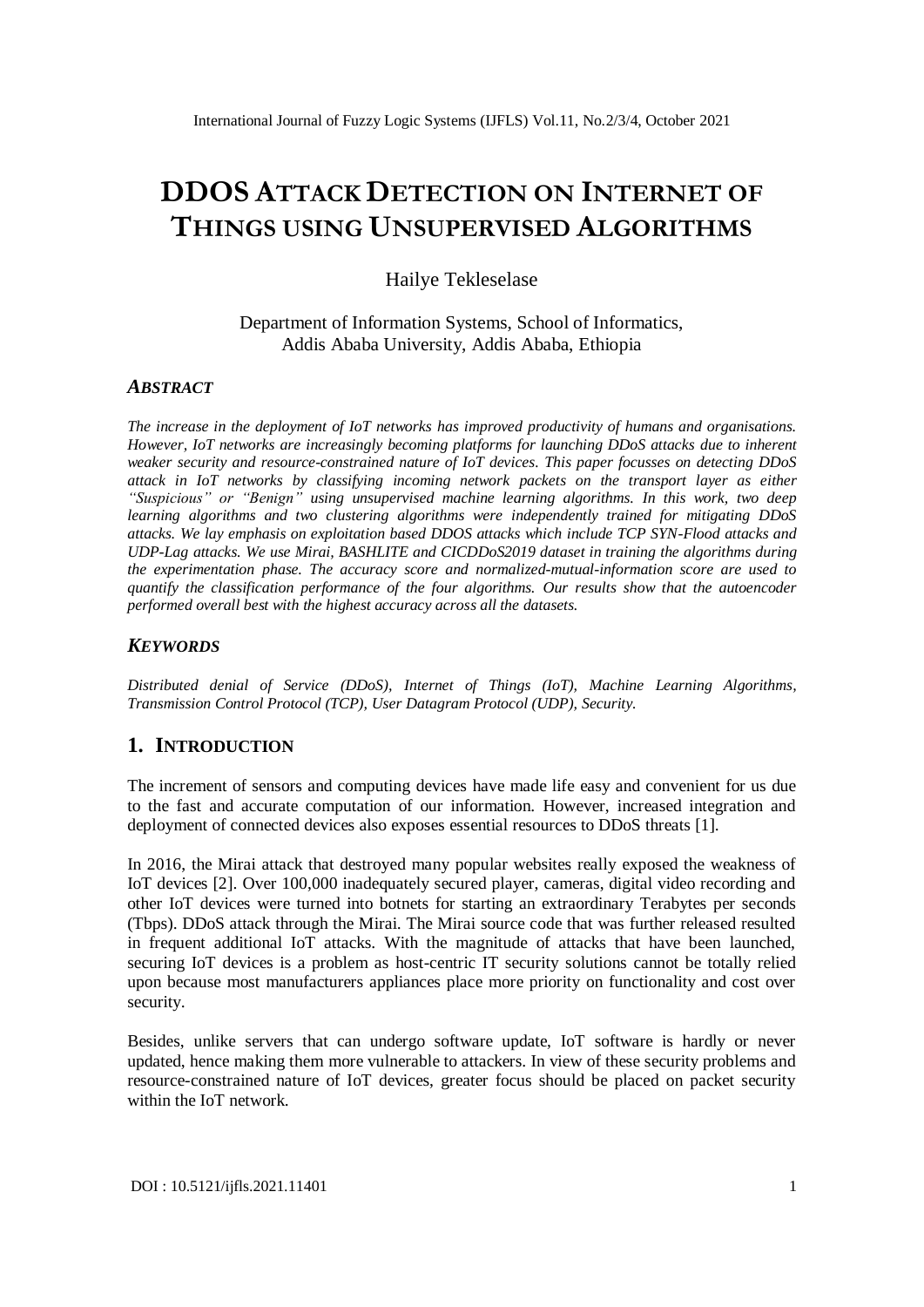Traditional network-centred security has relied on predefined signature or system models for known threats [3]. Recently, there has been a rising awareness in machine learning (ML) to network security. However, many ML solutions use supervised learning i.e. they build attack classifiers by training on known anomalies [4], which makes them ineffective against new threats. The main aim of this work to determine the performance of unsupervised learning algorithms in accurately classifying network packets as either benign or malicious. We achieve this by training the algorithms on modern DDOS datasets and performing rigorous testing while benchmarking the performance of the algorithms using standard performance metrics.

The rest of the paper is organized as follows: Section 2 presentsrelated works; Section 3 elaborates the data set and describes the methodology followed in the research; Section 4 details the experimentation procedures, the result gotten and the observations from the results while Section 5 presents the conclusion of the work as well as highlighting the future work.

# **2. RELATED WORK**

According to [5]detection systems of network intrusion have traditionally been rule-based. Nevertheless, machine learning and statistical approaches have also made major contributions [5]. Machine learning have also proven to be effective in two main aspects of network security which are: feature engineering (i.e. the ability to extract the most important features from network data to assist model learning) [6] and classification. In security environment, classification tasks usually involve training both suspicious and benign data in order to create models that can detect known attacks [7].

The authors in [8] pointed out that steps such as collection of network information, feature extraction and analysis, and classification detection provide a means for building efficient software-based tools that can detect anomalies such as software-defined networking (SDN). Another study [9] provides a thorough classification of DDoS attacks in terms of detection technology. The study also emphasizes how the characteristics of the network security of an SDN defines the possible approaches to setting up a defense against DDoS attacks. Similarly, [10]have explored this area too. In other approaches to DDoS defense, [4] propose a scheduling based SDN controller architecture to effectively limit attacks and protect networks in DoS attacks.

The growth of cloud computing and IOT has inevitably led to the migration of denial-of-service attacks on cloud computing devices as well. Thus, cloud computing devices must implement efficient DDOS detection systems in order to avoid loss of control and breach of security[11]. Studies such as [12] aim to tackle this problem by determining the source of a DDOS attack using PTrace (powerful trace) source control methods. PTrace controlled such attack sources from two aspects, packet filtering and malware tracing, to prevent the cloud from becoming a tool for DDoS attacks. Other studies such as [13] approach the problem of filtering by using a set of security services called filter trees. In the study, XML and HTTP based DDOS attacks are filtered out using five filters for detection and resolution. Detection based on classification has also been proposed and a classifier system for detection against DDOS TCP flooding attacks was created [14]. These classifiers work by taking in an incoming packet as input and then classifying the packet as either suspicious or otherwise. The nature of an IP network is often susceptible to changes such as the flow rate on the network and in order to deal with such changes, self-learning systems have been proposed that learn to detect and adapt to such changes in the network [15].

Many of the existing models for DDoS detection have primarily focused on SYN-flood attacks and haven't been trained to detect botnet attributes. More studies are thus needed where models are trained to detect botnet as botnet becomes the main technology for DDoS organization and execution [16]. Botnet DDoS attacks infect multitude of remote systems turning them to zombie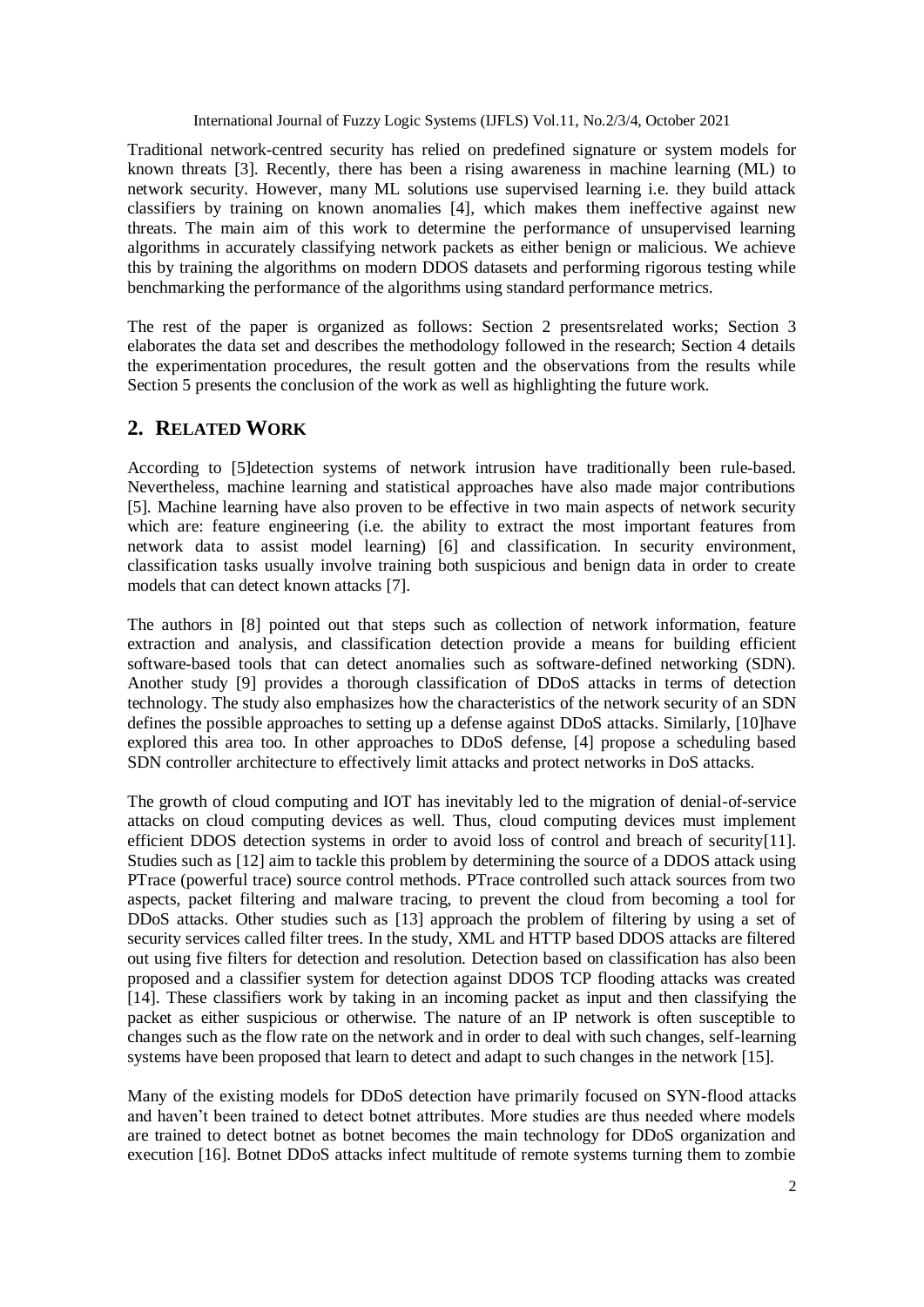nodes that are then used for distributed attacks. In detecting botnet DDoS attacks, authors in [17]used a deep learning algorithm to detect TCP, UDP and ICMP DDoS attacks. They also distinguished real traffic from DDoS attacks, and conducted in-depth training on the algorithm by using real cases generated by existing popular DDoS tools and DDoS attack modes.Also, [18]proposed a DDoS attack model and demonstrated that by modelling different allocation strategies. The proposed DDoS attack model is applied to game planning strategies and can simulate different botnet attack characteristics.

According to [19] "DDoS detection approaches can operate in one of the following three modes: supervised, semi-supervised and unsupervised mode. For the detection approach in supervised mode, it requires a trained dataset (or a classifier) to detect the anomalies, where the trained dataset includes input variables and output classes. The trained dataset is used to get the hidden functions and predict the class of input variables (incoming traffic instances). This mode is similar to a predictive model. For example, Classification techniques comes under the category of supervised data mining" [20]. "For the Approaches that work in the semi-supervised mode, they have incomplete training data i.e. training data is only meant for normal class and some targets are missing for anomaly class" [21]. Unlike supervised and semi-supervised learning, unsupervised machine learning algorithms do not have any input-output pairs but the algorithm is trained such that it can accurately determine the unknown data point. The following subsections further discusses the unsupervised learning algorithms we used in this work.

current effort that goes to detect IoT based attacks proposed MQTT transaction-based features Moustafa et al. (2019). But the authors used features based on the

TCP protocol analysis, which do not provide sufficient information on the MQTT protocolparameters. In contrast, our proposed UDP featuresare based on unsupervised machine learning which can successfully detect and distinguish such attacks including the unknown attacks.

## **2.1. Autoencoder**

According to[6], Autoencoder can be defined as a neural network that detect an identity function that can recreate the input data with high accuracy by using back propagation. The Autoencoder has two main parts (cf. Figure 1), an encoder that compresses the input into a dimensional latent subspace that is lower and a decoder that recreate the input from this latent subspace. The encoder and the decoder, can be defined as transitions  $\phi$  and  $\psi$  such that:  $\phi: Y \longrightarrow F$ 

$$
\varphi.\; \Lambda \to \Gamma
$$

 $\psi: F \to X$  $\phi$ ,  $\psi$  = argmin  $\phi$ ,  $\psi$ || X – ( $\psi \circ \phi$ ) X ||<sup>2</sup> (1)



Figure 1. A generic representation of the autoencoder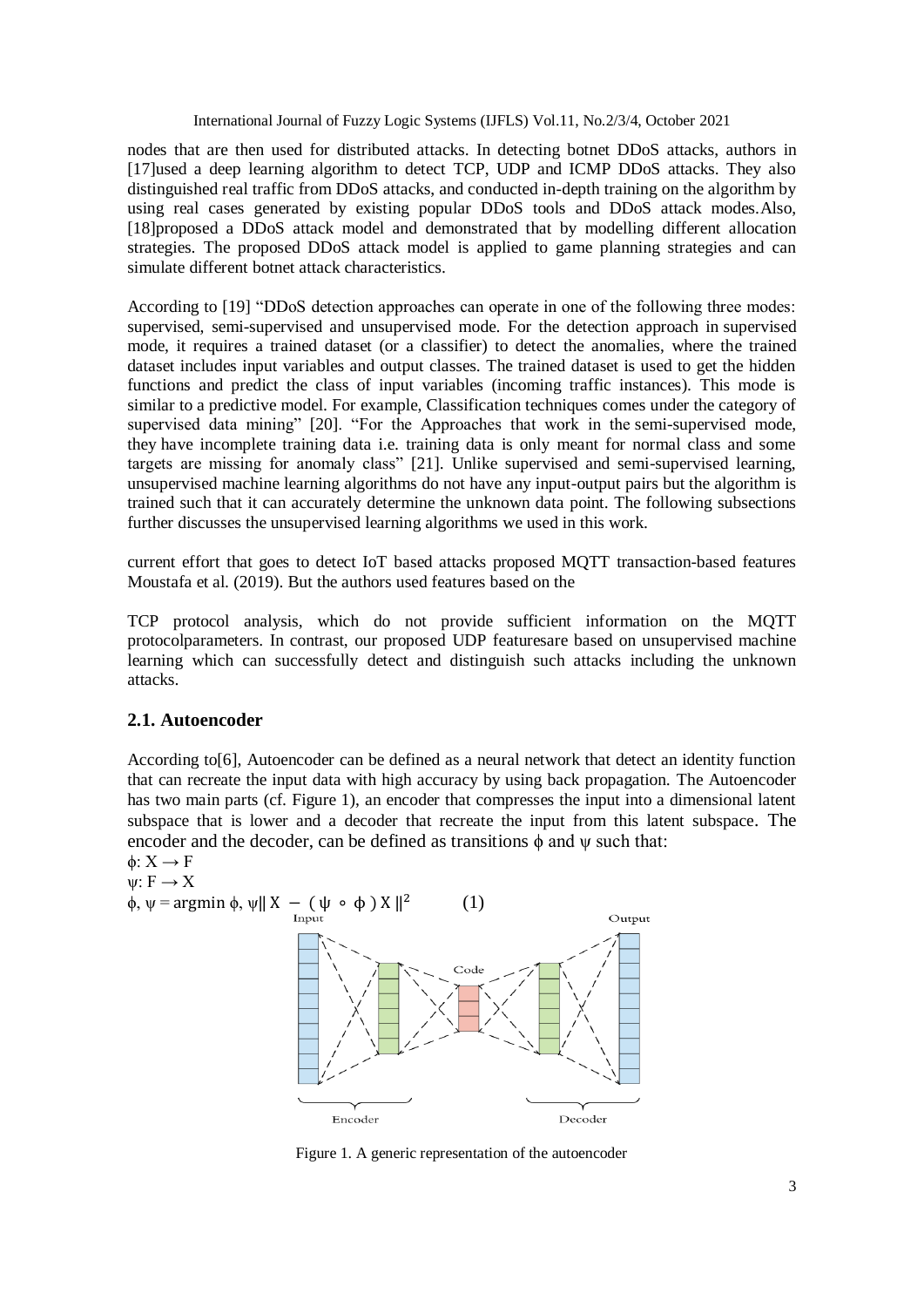Autoencoder have been suggested for feature engineering in the network security environment, e.g. to learn important features of malware classification[22]and also for detecting DDOS attacks on application layer[23]. The linear analogue of Autoencoder is the principal component analysis (PCA) which is based on statistical techniques.

#### **2.2. Restricted Boltzmann Machines (RBM)**

The authors in[24]stated that Boltzmann machine (BM) is a bidirectionally connected network of stochastic processing units. BMs are commonly used to learn important features of an unknown probability distribution based on samples from the distribution. However, the training process of the BM is usually computationally intensive and tedious. The restricted Boltzmann machine attempts to solve the training problem of BMs by imposing key restrictions on the architecture of the BM. The BM is a fully connected network of bidirectional nodes where each node is connected to every other node. The RBM on the other hand is presented as a relatively smaller network of bidirectional nodes with the restriction that nodes on the same layer are not connected to each other horizontally[24].

The restricted Boltzmann machine is a generative model that is used to sample and generate instances from a learned probability distribution. Given the training data, the goal of the RBM is to learn the probability distribution that best fits the training data. The RBM consists of  $\boldsymbol{m}$  visible units  $V = (V_1, V_2, \dots, V_m)$  and *n* hidden units  $H = (H_1, H_2, \dots, H_n)$  arranged in two layers.



Figure 2. Restricted Boltzmann machine showing the visible and hidden units

The visible units lie on the first layer and represent the features in the training data (see Figure 2). Usually, one visible unit will represent one feature in an example in the training data. The hidden units model and represent the relationship between the features in the training data. The random variables (V, H) take on values  $(v, h) \in [0, 1]^{m}$  for continuous variables and the underlying probability distribution in the training data is given by the Gibbs distribution  $p(\mathbf{v}, \mathbf{h}) =$  $1/\mathbf{z}^{-\mathbf{E}(\mathbf{v},\mathbf{h})}$  with the energy function in equation 1;

$$
E(v, h) = -\sum_{m}^{n} \sum_{m}^{n} w_{ij} h_{i} v_{j} - \sum_{j=1}^{m} b_{j} v_{j} - \sum_{i=1}^{n} c_{i} h_{i}
$$
 (2)

In equation 2,  $w_{ij}$  are real valued weights associated with  $v_j$  and  $h_i$ , and  $b_j$ and  $c_i$  are real valued bias terms associated with units **i** and **j** respectively. The contrastive divergence learning algorithm is one of the successful training algorithms used to approximate the log-likelihood energy gradient and perform gradient ascent to maximize the likelihood [24]. After a successful training, the RBM should be able to represent the underlying probability distribution of the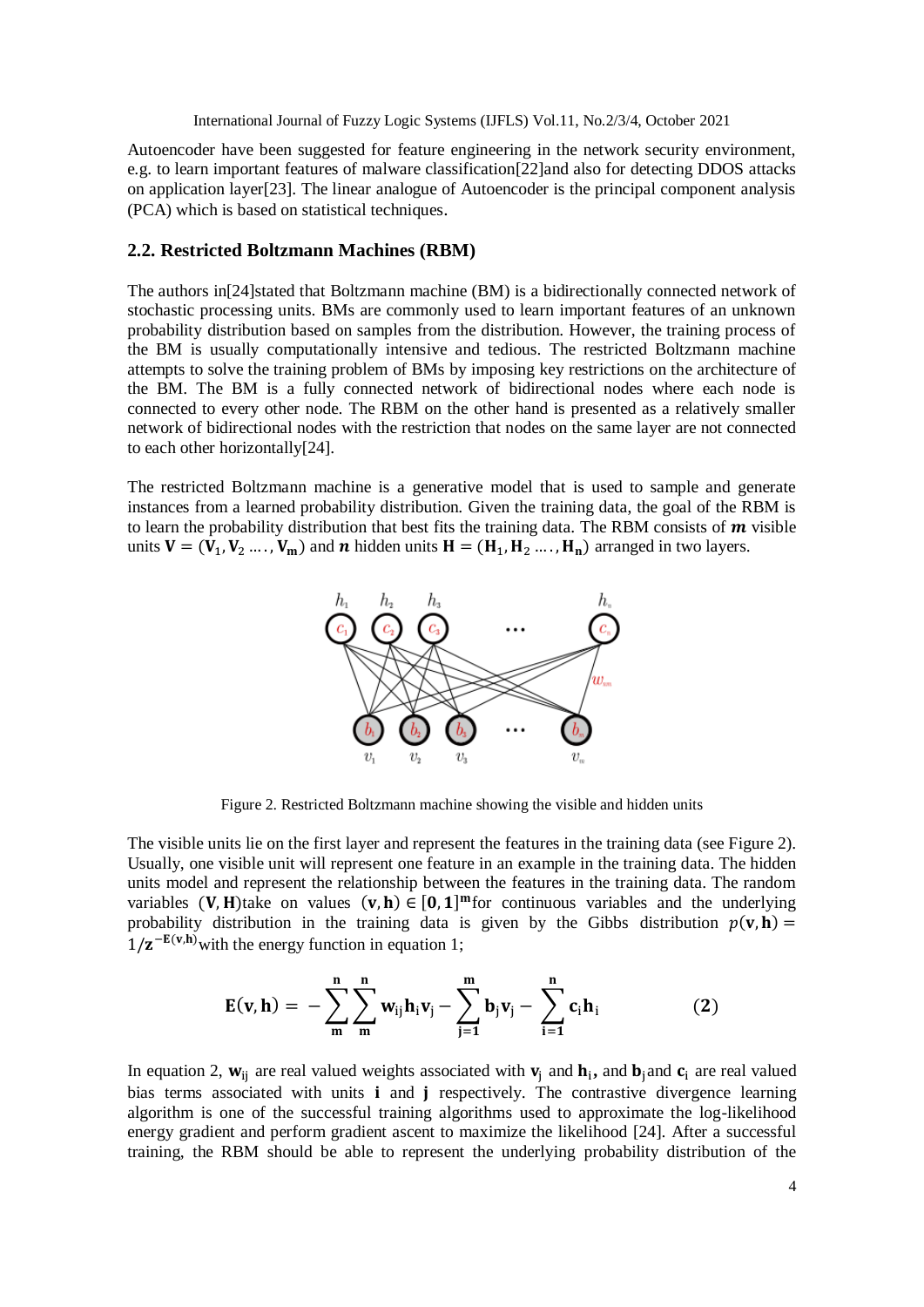training data and when presented with unseen examples, the RBM should be able to generate similar representations to the example provided.

#### **2.3. K-Means**

The K-means algorithm takes the full dataset consisting of multiclass datapoints, then clusters the datapoints into separate clusters to the best of its ability; this classification occurs when you feed in the input and the model assigns the input into one of the computed cluster. Given a set of observations  $(x_1, x_2, x_3, ..., x_n)$ , where each observation is a d-dimensional real vector, k-means clustering aims to partition the n observations into k ( $\leq$  n) sets S = { $s_1, s_2, ..., s_k$ } so as to minimize the within-cluster sum of squares (WCSS) (i.e. variance).

#### **2.4. Expectation-Maximization (EM)**

The authors in [25]stated that EM algorithm is used for solving mixture models that assume the existence of some unobserved data. Mathematically, the EM algorithm can be described as follows; given the statistical model that generates a set of observed data  $X$ , latent data  $Z$ , unknown parameters  $\theta$  and the likelihood function  $L(\theta; X) = p(X, Z | \theta)$ , the maximum likelihood of the unknown data  $\theta$  is determined by maximizing the marginal log-likelihood of the observed data  $X$ using equation 3:

$$
L(\boldsymbol{\theta}; \boldsymbol{X}) = p(\boldsymbol{X} | \boldsymbol{\theta}) = \int p(\boldsymbol{X}, \boldsymbol{Z} | \boldsymbol{\theta}) dZ \tag{3}
$$

The expectation and maximization steps are defined as follows:

$$
Q(\boldsymbol{\theta} | \boldsymbol{\theta}^{(t)}) = E_{Z|X,\boldsymbol{\theta}^{(t)}}[\log L(\boldsymbol{\theta}, X, Z)]
$$
\n
$$
\boldsymbol{\theta}^{t+1} = \arg \max_{\boldsymbol{\theta}} Q(\boldsymbol{\theta} | \boldsymbol{\theta}^{(t)})
$$
\n(4)

In the expectation step, the likelihood of the unknown parameters is computed as the loglikelihood of the known parameter estimates, while in equation 4 the maximization step is used to select the new value that maximizes the log-likelihood given the estimates from equation 5.

In our research, we differ from current work (e.g. [26]) in two ways. First, we work with unsupervised machine learning methods using both normal and suspicious network data to train. Second, we made use of dimension reduction methods such as K-means clustering with PCA, Expectation maximization, Restricted Boltzmann Machine and Autoencoder (where K-means and EM are both trained using normal and suspicious data; RBM and AE was trained on only suspicious data), all these methods were not only for feature engineering[22] but for classification as well.

#### **3. METHODOLOGY**

A DDoS attack temporarily or indefinitely constraints the availability of a network resource to its intended users. The challenge then for the network administrator is to deploy DDoS detection systems that are capable of analyzing incoming packets to the transport layer. These detection systems may then determine if these incoming packets are suspicious or benign. In the following subsections, we present the design methodology for a DDoS detection system that makes use of unsupervised machine learning algorithms. The problem is therefore to design and train four efficient unsupervised machine learning systems that are capable of detecting a DDOS attack on the transport layer.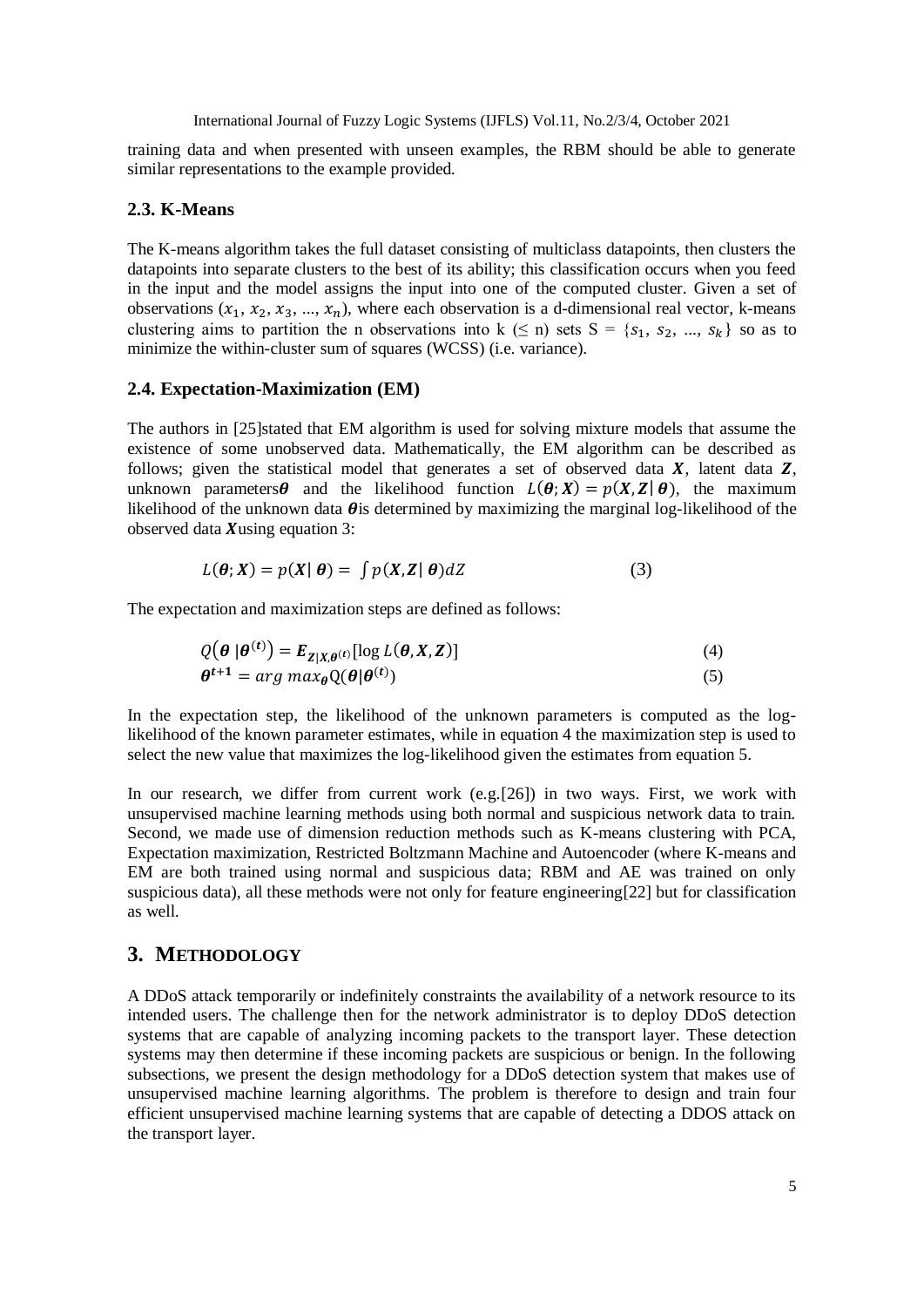## **3.1. The Datasets**

In order to train the unsupervised machine learning algorithms used in this study, we sourced for modern DDOS attack datasets including the following datasets.

- 1. The first dataset is the DDOS evaluation dataset (CICDDoS2019) [27]. The full dataset consists of both reflection and exploitation based DDOS attacks in the form of both suspicious and benign network packets. The dataset is further grouped into TCP and UDP based attacks.
- 2. The second dataset is the Mirai dataset created by [28]. Mirai is specific type of botnet malware that overrides networked Linux devices and successfully turns them into bots used for distributed attacks such as DDOS. The Mirai dataset consists of 80,000 SYNflood instances and 65,000 UDP-lag attacks on a security camera IOT device.
- 3. Finally, the third dataset is the BASHLITE botnet attack dataset on a webcam IOT device and is also provided by [28]. Similar to Mirai, BASHLITE is a botnet malware for distributed attacks on networked devices. The BASHLITE dataset consists of 110,000 SYN-flood instances and 100,000 UDP-lag attacks. Both Mirai and BASHLITE are open-source malware that can be used for academic research purposes.

## **3.2. Data Pre-Processing**

The dataset largely consists of numerical values, so the pre-processing steps are minimal. The most important pre-processing action taken was to normalize the values in the dataset using the standard minmax normalization expressed below in equation 6.

$$
x' = \frac{x - \min(x)}{\max(x) - \min(x)}\tag{6}
$$

## **3.3. Selected Unsupervised Learning Algorithms**

The selected unsupervised machine learning algorithms employed in this work are explained below.

## **3.3.1. Autoencoder**

The autoencoder is made up of two feed forward neural networks that mirror each other in terms of the number of layers and the number of nodes. Recall that the goal of the autoencoder model is to learn the latent space of an encoded vector that can be used to efficiently reconstruct the input vector. Thus, the goal of the encoder is to encode the input vector to a lower dimensional vector space [3]. The goal of the decoder is to reconstruct this input vector from the lower dimensional encoded vector provided by the encoder. Figure 3 shows the architecture for our autoencoder model, one can see that the input vector is structured with respect to the 77 features from the CICDDoS2019 dataset. We simply increase this number to 115 when working with the Mirai and BASHLITE datasets, all other parameters stay the same.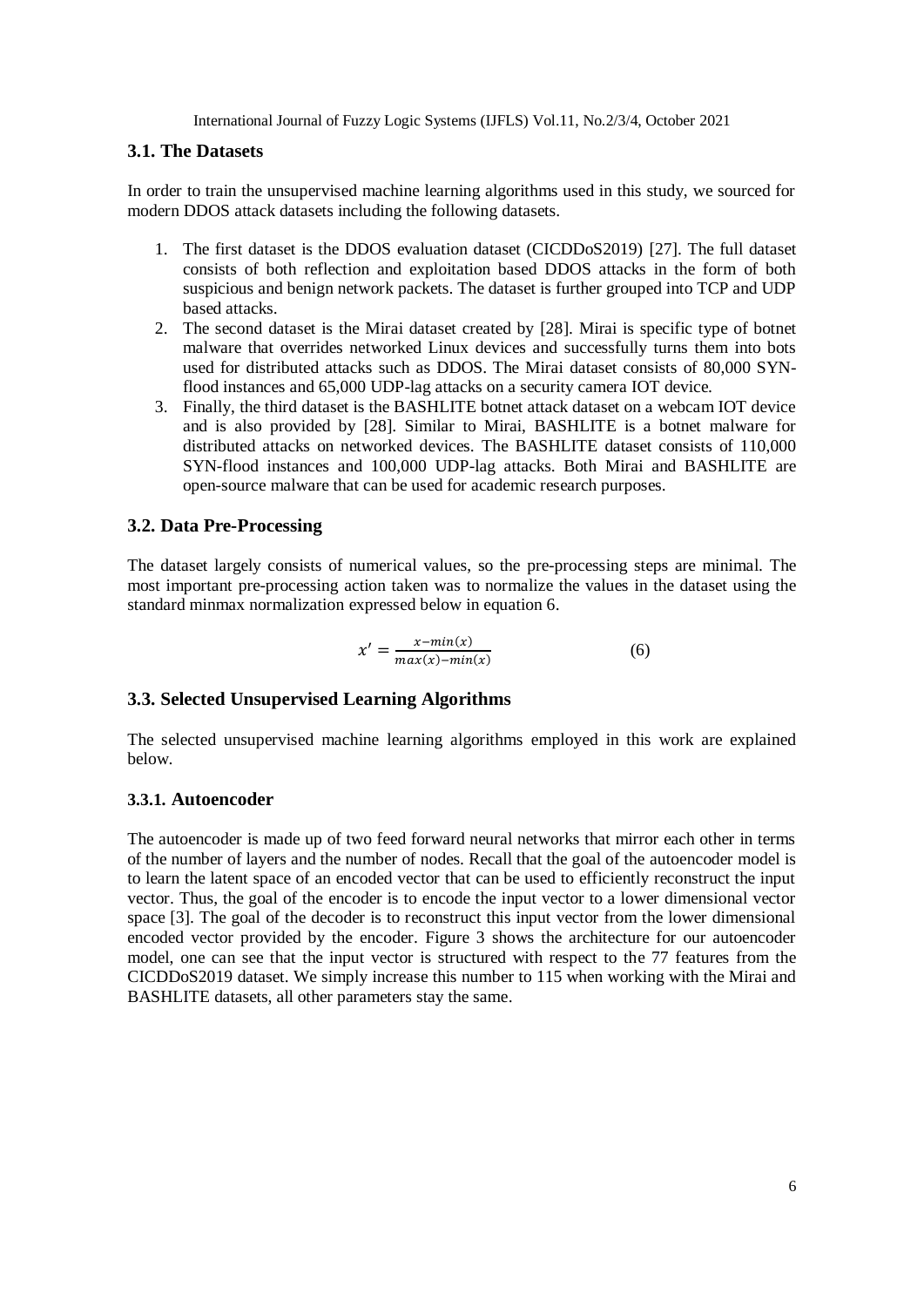International Journal of Fuzzy Logic Systems (IJFLS) Vol.11, No.2/3/4, October 2021



Figure 3. The Autoencoder architecture

Each neuron in the hidden layers of the encoder and decoder make use of the Rectified Linear Unit (ReLu) activation function. The hyperparameters selected for the autoencoder model are outlined as follows;

- **Batch size:** A batch size of 2048 is selected.
- **Number of epochs**: An epoch number ranging between 10-20 is initialized with 70 showing to be the most optimal as we shall see from the results.
- **Loss:** The mean squared error loss function is used.
- **Optimizer:** The Adaptive (ADAM) algorithm is selected. ADAM is the state-of-the-art optimizer for deep neural networks (Schneider et al, 2019).
- **Betas:** These are ADAM optimizer coefficients used for computing running averages of gradient and its square (0.5, 0.999).
- **Learning rate** (0.0002).

## **3.3.2. Restricted Boltzmann Machine**

The RBM used for this project is a two-layer RBM with an architecture as described in section 2.2 and figure 2. The dataset consists of continuous variables scaled between 0 and 1 so therefore we model the RBM as a continuous variable model with the hidden units and visible units taking on values between  $(v, h) \in [0, 1]^m$  where m is number of visible units. Similar to the autoencoder algorithm, we use the reconstruction error to define the classification task for the RBM. The parameters selected for the RBM include:

- **Number of units:** We always set the number of hidden and visible units to be the same according to the number of features present in the training data. That is, for instance for the CICDDoS2019, the number of hidden and visible units for the RBM is 77.
- **Training algorithm:** The k-step contrastive divergence algorithm with Gibbs sampling is used for training the algorithm with  $k = 10$ .
- **Training Epoch:** An epoch of 10 is selected, experimental results show that increasing the epoch beyond 10 does not improve training results.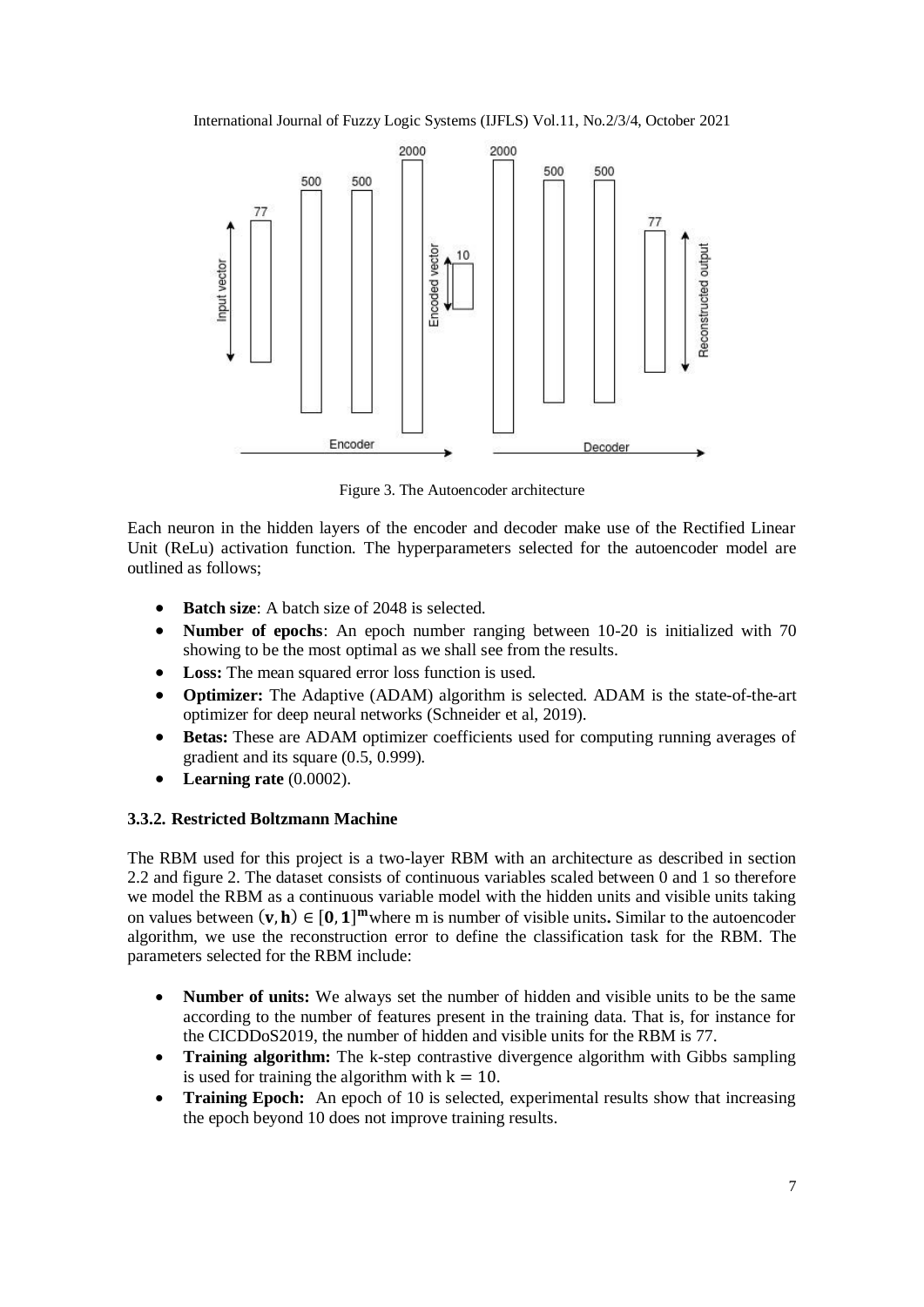## **3.3.3. K-Means**

The K-Means clustering algorithm has relatively fewer parameters to select. The default "pure" version of the K-means algorithm is used as opposed to variants such as Elkan's K-Means [29] where triangle inequality is used. The parameters for the algorithm are outlined as follows;

- **Number of clusters:** This is the number of clusters as well as the number of centroids to generate. Two (2) clusters are required since we will be attempting to classify and thus cluster suspicious or benign samples.
- **Number of initializations:** This is the number of times the algorithm will be run with different centroid seeds. We have the option of 20 initializations depending on the performance.
- **Precompute distance:** Here the algorithm precomputes the distance between sample points in the feature space. Enabling this parameter allows the algorithm to train faster.

## **3.3.4. Expectation-Maximization**

The expectation-maximization algorithm is setup with similar parameters as the k-means algorithm and in fact the software implementation of the two algorithms in the sci-kit learn machine learning framework borrow from each other. However, the core implementations are different and the parameters for the expectation maximization algorithm include:

- **Number of components:** This is the number of clusters to be estimated and is set to two because of the binary classification task of suspicious or benign.
- **Number of iterations:** The number of iterations is like the epoch of the autoencoder where they both define the number of training iterations to run the algorithm. A default value of 300 is used.
- **Covariance type:** The covariance parameter defines the structure of the covariance matrix with respect to each component or cluster. The "full" covariance is chosen where each cluster has its own covariance matrix and has been shown to achieve the best results.

## **3.4. Evaluating Model Performance**

## **3.4.1. Accuracy**

In machine learning parlance, the task of the determining whether or not an incoming packet is suspicious or benign is known as classification. For the K-Means and EM algorithm, the clustering of a feature point together with highly similar feature points is in itself, a form of classification. We can evaluate these models by quantifying how accurate their classification of a packet is with respect to its clusters. A simple net accuracy score of the predicted class compared to the actual class gives us an empirical quantification of the model's performance.

For the autoencoder and Boltzmann model, this classification task is non-trivial. This is because, these algorithms are not clustering algorithm like the K-Means model and neither do they output a single value classification like the feed forward neural network with one output neuron. We approach the problem from the viewpoint of the properties of the autoencoder and restricted Boltzmann machine[30] (Bhatia et al, 2019). Since the optimal performance of the deep learning models is such that the reconstructed output vector must be very similar to the original input vector (see Figure 3.3), the autoencoder will have learnt to reconstruct a very specific domain of feature points. We can define a reconstruction error that describes the difference between the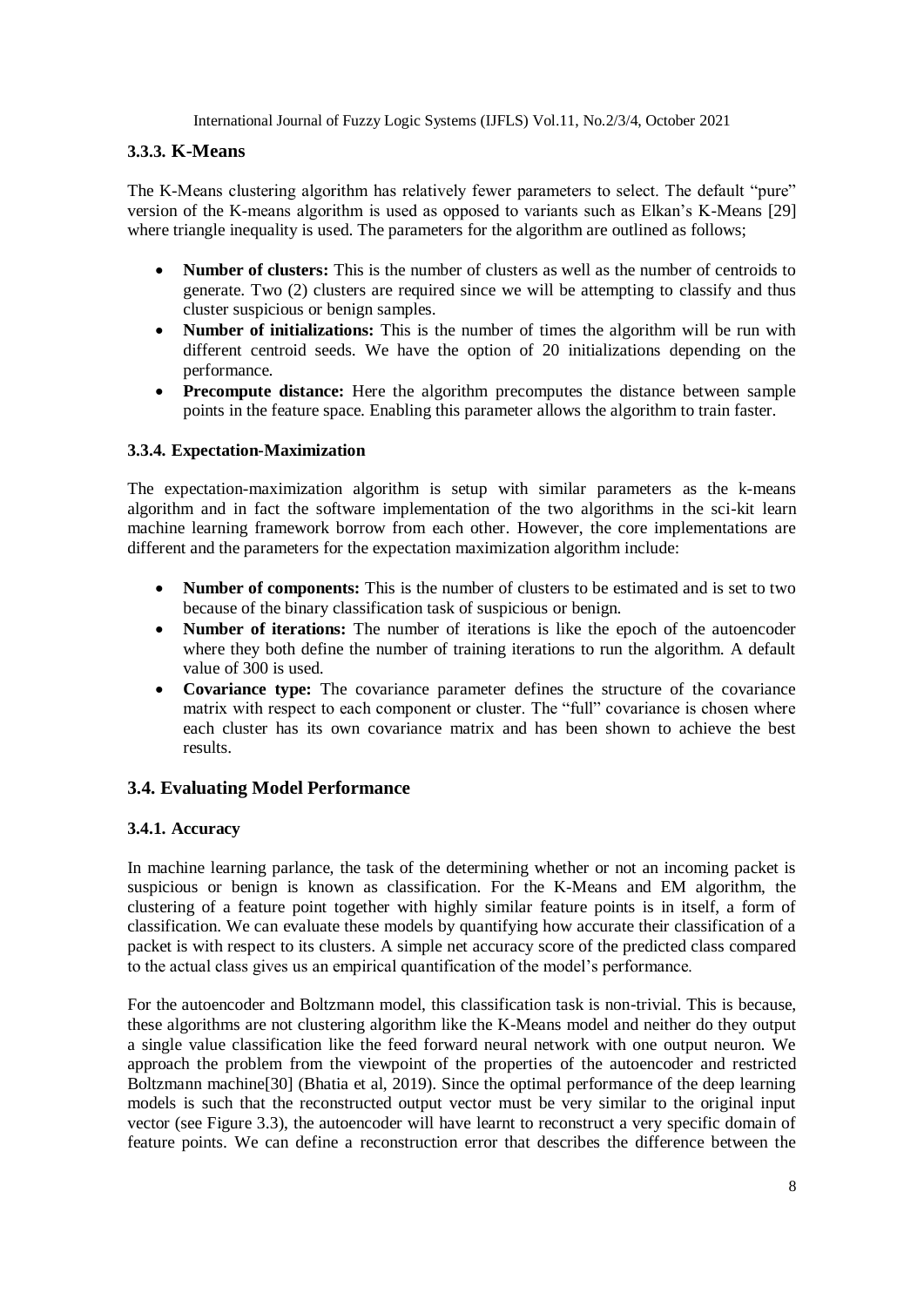reconstructed output and original input vector. The reconstruction error is defined as the mean squared error (MSE) in equation 7 as follows:

$$
MSE = \frac{1}{n} \sum_{i=1}^{n} (\mathbf{y}_i - \hat{\mathbf{y}}_i)^2
$$
\n(7)

Where  $y_i$  is the original input vector and  $\hat{y_i}$  is the reconstructed output vector. The mean squared error is computed over all the output of the model. Ideally, it is preferable to have a mean squared error close to zero. However, depending on the size of the values in the predicted output, a mean squared error within the range of 2-5 decimal places is acceptable. Representing the reconstruction error as the mean squared error allows one to know when the model is presented with an input that is very far off from what was contained in the training set. Thus, if for instance the autoencoderis trained on a dataset comprising only of benign packets, whenever a benign packet is presented to the autoencoder, we expect that the reconstructed output should be quite similar and therefore the reconstruction error should be low. However, if this same model is presented with a suspicious packet that is fairly different from the features of benign packet then we should expect the reconstruction error to be quite high. The same logic can be applied to the restricted Boltzmann machine

With this formulation established, it is easier to frame the classification problem using the autoencoder and RBM. Where in our example, a low reconstruction error means the packet is benign, while a high reconstruction error means the packet is suspicious. Using these predictions, we can then compute the accuracy much like we did with the K-Means model. The accuracy score simply calculates a ratio of the number of correctly classified packets over the incorrectly classified packets.

#### **3.4.2. Normalized Mutual Information (NMI)**

The NMI provides a means of evaluating the clustering performance of the algorithm by comparing the correlation between the predicted class and the target class. If the predicted and target data are represented as two separate distributions, then we can also apply the NMI to determine performance of non-clustering algorithms. Therefore, we can apply the NMI metric to the classification performance of the autoencoder and RBM too. The Normalized mutual information is scaled between 0 and 1. Where 1 represents perfect correlation and 0 otherwise. In general, a higher NMI above 0 is preferable. The exact interpretations of the NMI alone may not be sufficient to quantify the model's performance that is why the concept of accuracy is also reviewed. This is because the NMI is a statistical property that describes correlation between two distributions [31]. A high NMI does not necessarily translate to a higher accuracy and vice versa. Thus, the two metrics should be regarded independently.

# **4. EXPERIMENTAL RESULTS**

In this session, we present the experimental results for each model across all datasets. The results are presented in subsections, with each subsection dedicated to a model. For the Autoencoder and Restricted Boltzmann Machine, their subsections consist of plots showing the training and test loss, a table summarizing the performance across the datasets and a detailed discussion of the results. For the rest of the models, they do not optimize a loss function and so only the summary tables and a detailed discussion of the results were presented. Performance evaluations are also carried out using the accuracy and Normalized Mutual score. The innovation of this work lies in the exact detection of the anomality behaviour of the nodes. DDoS attacker tried to affect network in its different forms. The basic nature of DDoS attacker is to flood the network with a large number of packets and then exhaust the network resources. Mainly DDoS attacker attacks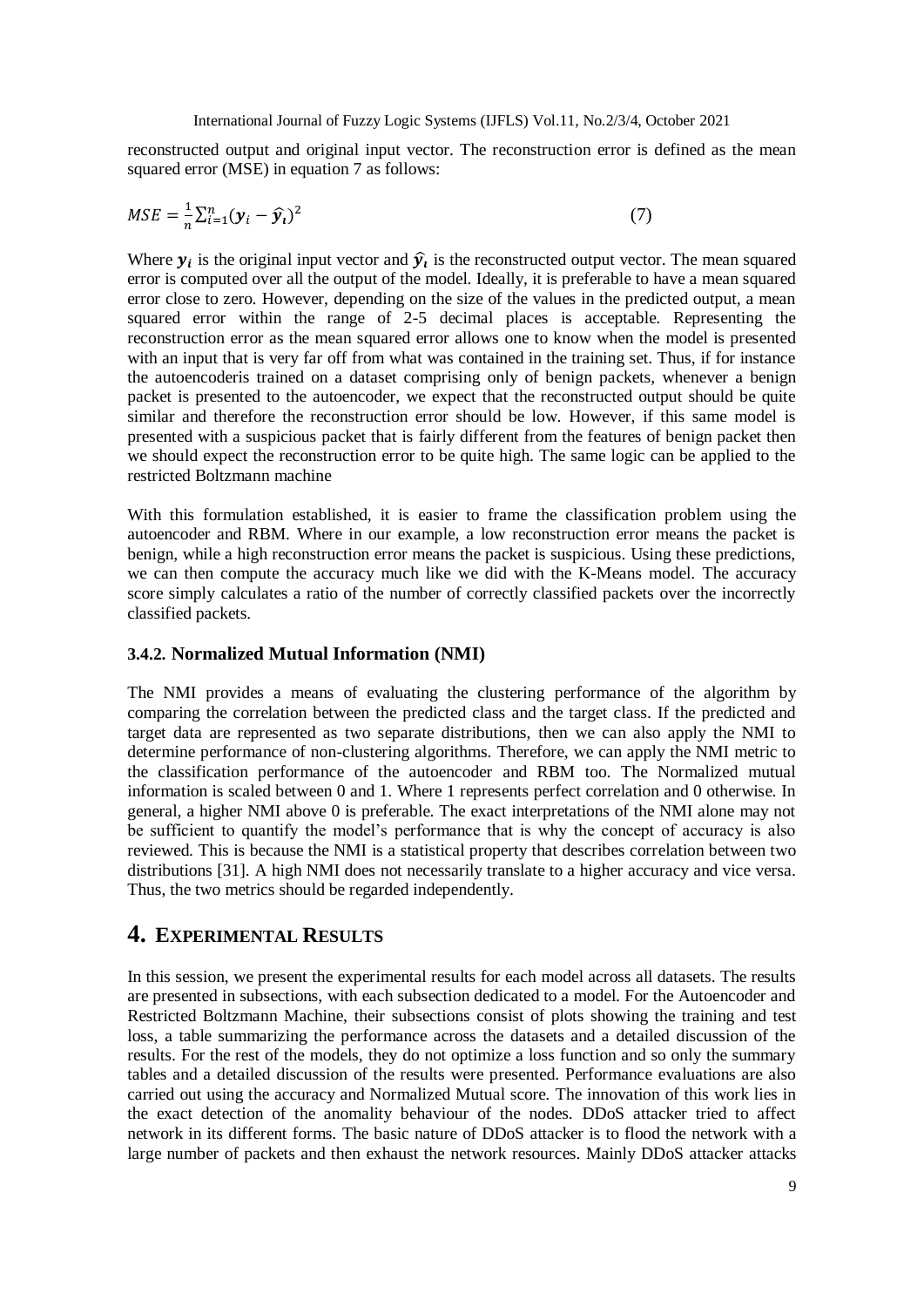on an individual cloud user as they have limited resources. But it can be possible to detect DDoS attacker and then prevent the network from data loss. ThisANN-SVM hybrid approach enhanced the classification efficiency of the proposed system in identifying thecyber-attacks.

Tables 5 and 6 also show the summary of all the results in the different models.

## **4.1. Comparison Result and Analysis**

The efficiency of planned attack detection system is also assessed against five existing works of [Velliangiriet al., (2020)], [Almseidin et al., (2017)], [Yan Naung Soe,2020] (NaeemFirdous Syed,2020) and [Alsharafat et al., (2013)] who have addressed intrusion detection against DDoS attack using KDD dataset. compares the detection accuracy ofthe proposed work against the existing works. Recently, [Velliangiri et al., (2020)] had proposed Taylor ElephantHerd Optimisation based Deep Belief Network to detect DDoS attacks and attained a classification accuracy ofonly 83%. Further, [Almseidin et al., (2017)] had realised Random forest classifier to attain a detection accuracy of 93.77% while [Alsharafat et al., (2013)] work comprising of eXtended Classifier System with Artificial Neural Network (ANN-XCS) demonstrated a detection accuracy of 98.1% against the proposed work that have implemented the optimization techniques with unsupervised machine learning to achieve a detection accuracy of 99.9%.

This paper focusses on detecting DDoS attack in IoT networks by classifying incoming network packets on the transport layer as either "Suspicious" or "Benign" using unsupervised machine learning algorithms. In this work, two deep learning algorithms and two clustering algorithms were independently trained for mitigating DDoS attacks. We lay emphasis on exploitation based DDOS attacks which include TCP SYN-Flood attacks and UDP-Lag attacks. We use Mirai, BASHLITE and CICDDoS2019 dataset in training the algorithms during the experimentation phase.

## **4.2. Autoencoder Training and Test Results**

Figure 4 shows the desired behaviour of the backpropagation training algorithm where the training and validation loss decrease steadily and in unison as the training epoch increases. It is important to point out that the autoencode ris trained to reconstruct SYN-Flood data, meaning it should be unable to reconstruct benign data. We chose the SYN-Flood data for training because there were more instances than the benign data. The same choice is made for the UDP-Autoencoder model, where we train it on the UDP-Lag data instead of on benign UDP data.

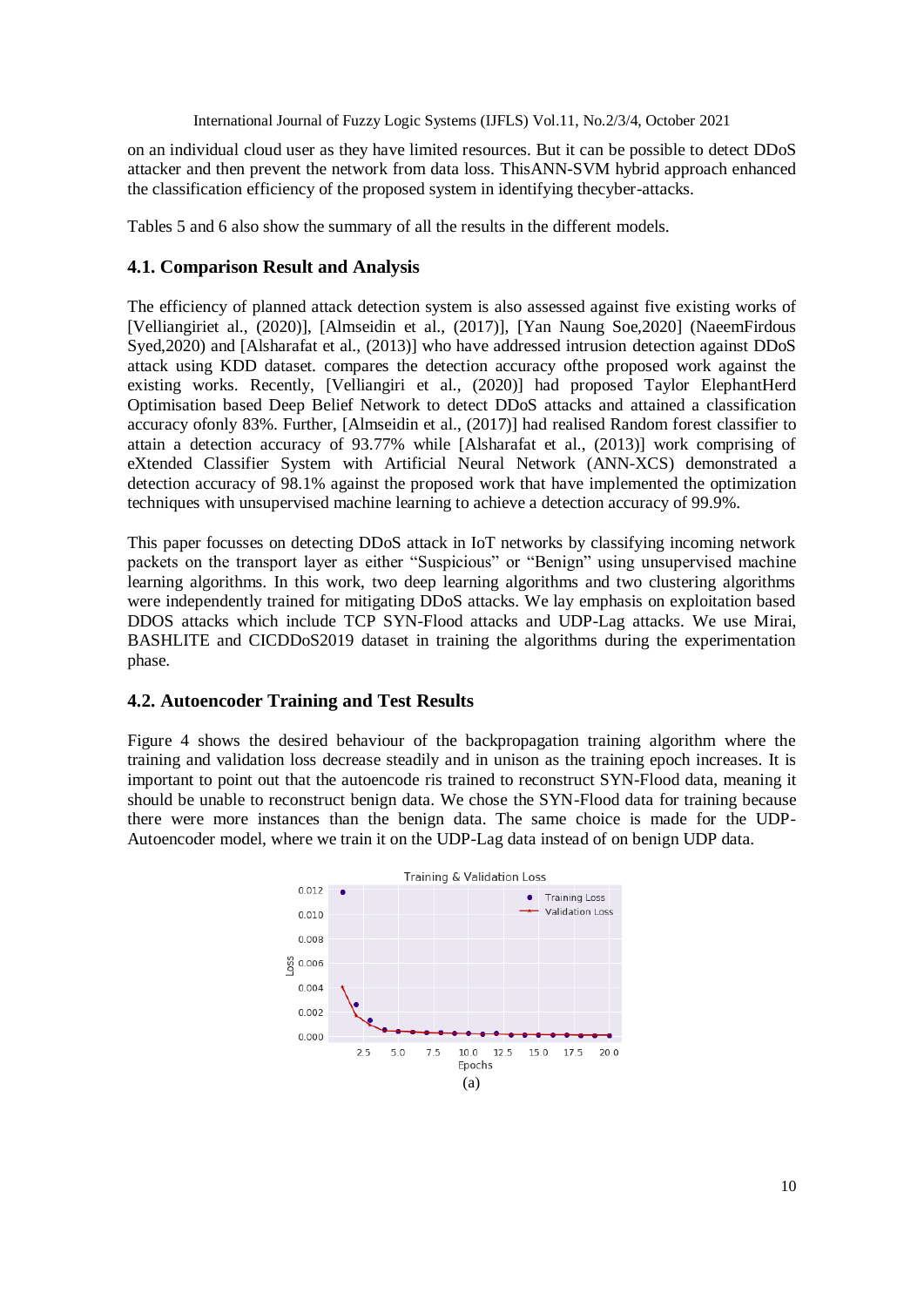



Figure 4. Autoencoder training and validation loss on the CICDDoS2019 SYN-Flood (a) and UDP-Lag (b).



Figure 5. Autoencoder training and validation loss on the Mirai SYN-flood (a) and UDP-Lag data (b)

In Figure 5a and 5b, the training and validation loss of the Autoencoder model on the MiraiSYN and UDP-Lag data reduces steadily as the training epochs increase. It is clear that by epoch 10, the loss starts to converge quickly to zero. Therefore 20 is the sufficient number of training epochs in order to avoid overfitting.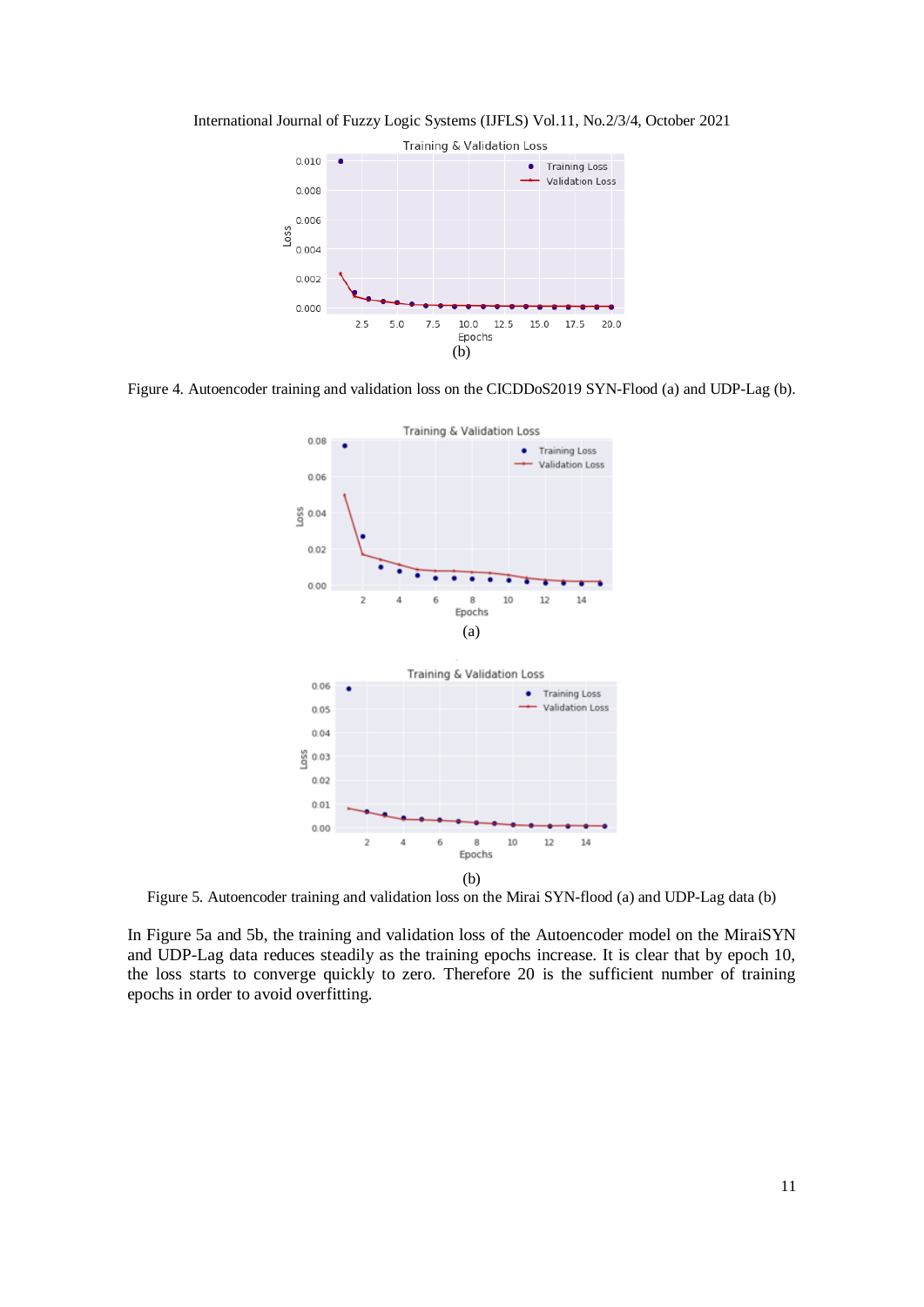



Figure 6. Autoencoder training and validation loss on the BASHLITE SYN-flood (a) and UDP-Lag data (b)

The training and validation loss for the BASHLITE loss shown in Figure 6 is less steep than that of the Mirai loss. Table 1 shows the accuracy of the autoencoder model across all datasets, here we can see that the model has the highest accuracy on the BASHLITE dataset hence the reason why the loss is less steep and flattens out quickly by epoch 10 and 14 respectively.

Table 1. Test Accuracy and Normalized Mutual Information score for the autoencoder models on the SYN-Flood and UDP-Lag across all datasets.

| Data                      | Accuracy $(\% )$ | <b>NMI</b> |
|---------------------------|------------------|------------|
| CICDDoS2019 SYN-Flood     | 0.8945           | 0.5363     |
| CICDDoS2019 UDP-Lag       | 0.8617           | 0.4216     |
| Mirai SYN-Flood           | 0.9744           | 0.6211     |
| Mirai UDP-Lag             | 0.9621           | 0.5733     |
| <b>BASHLITE SYN-Flood</b> | 0.9933           | 0.9927     |
| <b>BASHLITE UDP-Lag</b>   | 0.9921           | 0.9822     |

In table 1, we present the accuracy and NMI scores for the autoencoder model. These scores were determined based on the formulation described in section 3.4. The result show that the autoencoder model performs best on the BASHLITE SYN-Flood data with a higher accuracy of 99%. In general, the autoencoder performs better on the Mirai and BASHLITE datasets than that of the CICDDoS2019 dataset. Does this mean the model is better suited to detect botnet attacks? We suspect that this is due to the feature selection process for the datasets, the Mirai and BASHLITE datasets show less variance across the features when compared to the CICDDoS2019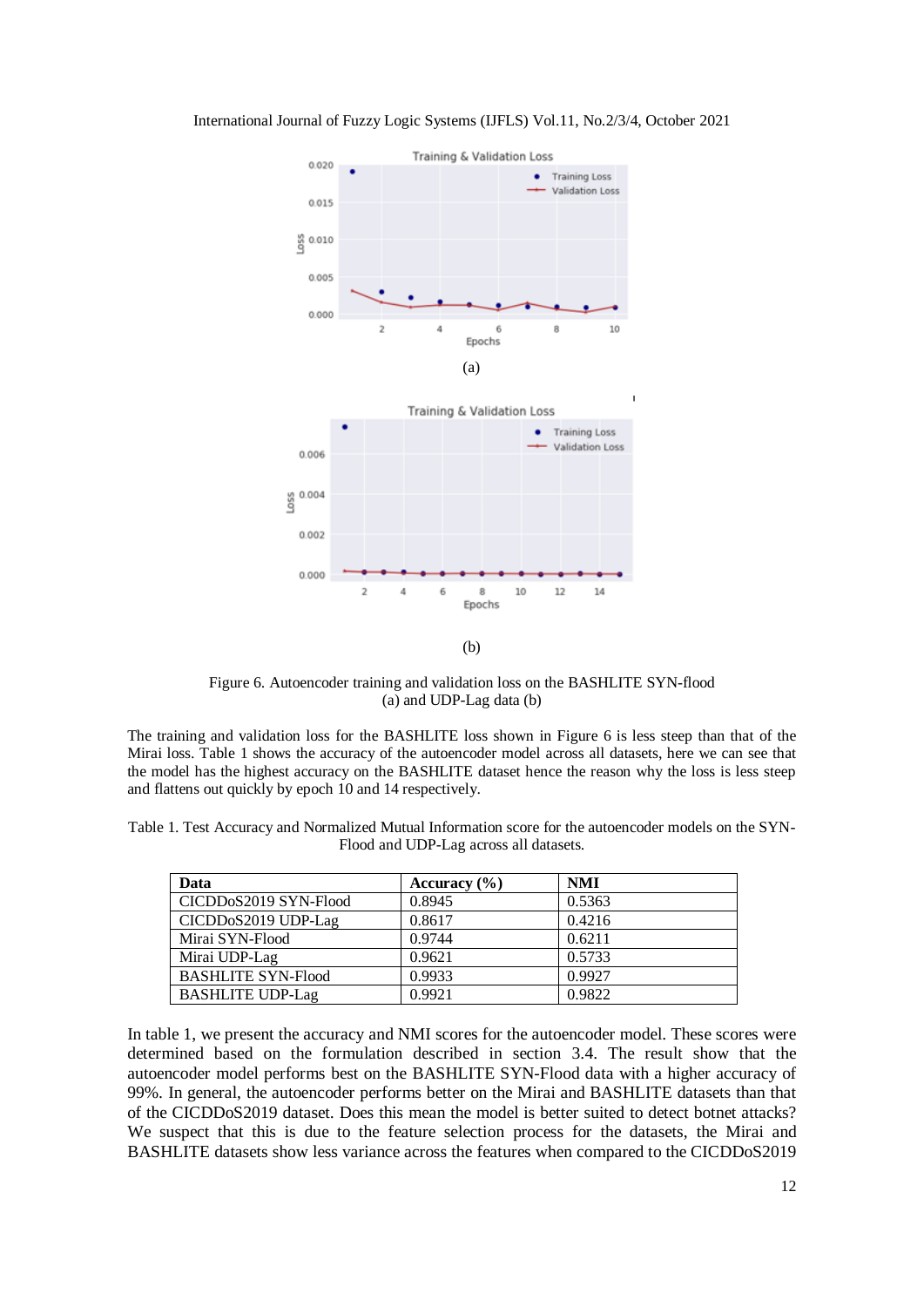dataset. The NMI scores show higher correlations where the accuracy is higher, indicating a correlation between the target predictions and predicted value.

## **4.3. Restricted Boltzmann Machine**

The restricted Boltzmann machine performed poorly on the CICDDoS2019 dataset but the training process evolved smoothly with the loss dropping as the epoch increased.

Table 2. Test Accuracy and Normalized Mutual Information score for the Restricted Boltzmann machine model on the SYN-Flood and UDP-Lag across all datasets.

| Data                      | Accuracy $(\% )$ | <b>NMI</b> |
|---------------------------|------------------|------------|
| CICDDoS2019 SYN-Flood     | 0.5651           | 0.1919     |
| CICDDoS2019 UDP-Lag       | 0.5089           | 0.1103     |
| Mirai SYN-Flood           | 0.6067           | 0.1639     |
| Mirai UDP-Lag             | 0.7797           | 0.3895     |
| <b>BASHLITE SYN-Flood</b> | 0.6709           | 0.2506     |
| <b>BASHLITE UDP-Lag</b>   | 0.6210           | 0.1007     |

The RBMs performance on the BASHLITE dataset is similar toits performance on the Miraidata, still, the overall performance is much lower than that of the Autoencoder. The results indicate that the RBM is less suited for the kind of precise reconstruction of the continuous input value that is easily achieved by the autoencoder. The stochastic property of the RBMs hidden units makes it difficult to accurately reconstruct the continuous input from a large unknown latent space. The autoencoder solves this problem by first encoding the input vector into a lower dimensional space thus reducing the dimensionality of the latent space, making the resampling process more accurate and less computationally intensive. The NMI across the RBMs performance is low, showing poor correlation between the target and predicted value.

## **4.4. K-Means Training and Test Results**

The K-Means algorithm is not a gradient based learner so we cannot bother ourselves with iterative plots such as those presented for the autoencoder and RBM models. Also, the K-Means algorithm is trained on a distribution that contains a mixture of both suspicious and benign features. The model's accuracy and NMI are shown in Table 3.

| Table 3. Test Accuracy and Normalized Mutual Information score for the K-Means model on the SYN- |
|--------------------------------------------------------------------------------------------------|
| Flood and UDP-Lag training and validation data                                                   |
|                                                                                                  |

| Data                             | Accuracy $(\% )$ | <b>NMI</b> |
|----------------------------------|------------------|------------|
| CICDDoS2019 SYN-Flood            | 0.7538           | 0.1949     |
| CICDD <sub>0</sub> S2019 UDP-Lag | 0.7139           | 0.1427     |
| Mirai SYN-Flood                  | 0.7636           | 0.0912     |
| Mirai UDP-Lag                    | 0.7478           | 0.1387     |
| <b>BASHLITE SYN-Flood</b>        | 0.6451           | 0.1059     |
| <b>BASHLITE UDP-Lag</b>          | 0.6823           | 0.1306     |

From the results, we observe that the K-Means model performs relatively poorer as compared to the autoencoder model but it performs better on average whencompared to RBM. However, and once again, one can see some slight disparity in performance on the SYN-Flood data compared to UDP-Lag data owing to the variance amongst the features in these datasets.

The NMI scores for the K-Means model are relatively low too with well below average correlations. Although one should interpret the accuracy and NMI scores independently, the low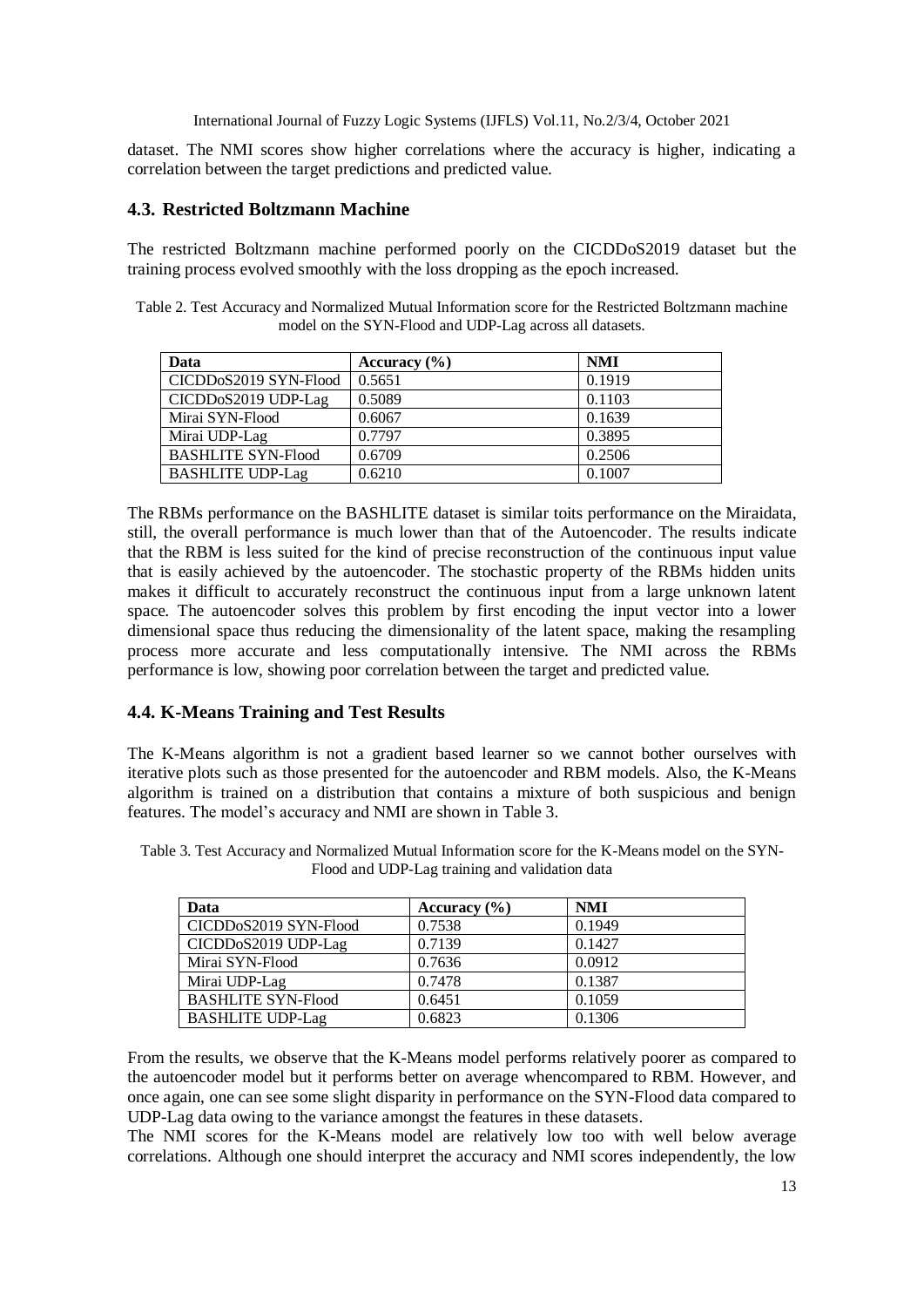NMI scores for the K-Means discourages one from being too optimistic about the model's performance.

#### **4.5. Expectation-Maximization Training and Test Results**

The Expectation-Maximization algorithm performs better than the k-means algorithm on average with its highest accuracy being 80% on the Mirai UDP-lag data (Table 4).

Table 4. Test Accuracy and Normalized Mutual Information score for the EM model on the SYN-Flood and UDP-Lag training and validation data

| Data                             | Accuracy $(\% )$ | <b>NMI</b> |
|----------------------------------|------------------|------------|
| CICDDoS2019 SYN-Flood            | 0.7096           | 0.1144     |
| CICDD <sub>0</sub> S2019 UDP-Lag | 0.6759           | 0.1446     |
| Mirai SYN-Flood                  | 0.7030           | 0.2771     |
| Mirai UDP-Lag                    | 0.8051           | 0.2901     |
| <b>BASHLITE SYN-Flood</b>        | 0.7636           | 0.3074     |
| <b>BASHLITE UDP-Lag</b>          | 0.7575           | 0.2678     |

Although, the EM algorithm performs better than the k-means algorithm the performance is still poor compared to the autoencoder. The clustering algorithms struggle with large highdimensional and continuous data. The maximization step in the EM algorithm gives it an edge over the k-means algorithm in this aspect. Where the k-means algorithm struggles to compute a centroid from high dimensional continuous data, with low variance as is the case with Mirai and BASHLITE, the EM algorithm models the problem probabilistically instead, optimizing for the log-likelihood of the latent variables.

Tables 5 and 6 below summarize the accuracy and NMI scores across all datasets for all models, highlighting the autoencoder's superiority for machine learning task.

| Dataset/Model                 | <b>Autoencoder</b> | <b>Restricted</b>           | <b>K-Means</b> | <b>Expectation-</b> |
|-------------------------------|--------------------|-----------------------------|----------------|---------------------|
|                               |                    | <b>Boltzmann</b><br>machine |                | <b>Maximization</b> |
| CICDD <sub>0</sub> S2019 SYN- | 0.8945             | 0.5651                      | 0.7538         | 0.7096              |
| Flood                         |                    |                             |                |                     |
| CICDD <sub>0</sub> S2019 UDP- | 0.8617             | 0.5089                      | 0.7139         | 0.6759              |
| Lag                           |                    |                             |                |                     |
| Mirai SYN-Flood               | 0.9744             | 0.6067                      | 0.7636         | 0.7030              |
| Mirai UDP-Lag                 | 0.9621             | 0.7797                      | 0.7478         | 0.8051              |
| <b>BASHLITE</b><br>SYN-       | 0.9933             | 0.6709                      | 0.6451         | 0.7636              |
| Flood                         |                    |                             |                |                     |
| <b>BASHLITE</b><br>$IDP-$     | 0.9921             | 0.6210                      | 0.6823         | 0.7575              |
| Lag                           |                    |                             |                |                     |

Table 5. Summary of the Accuracies across all datasets and all models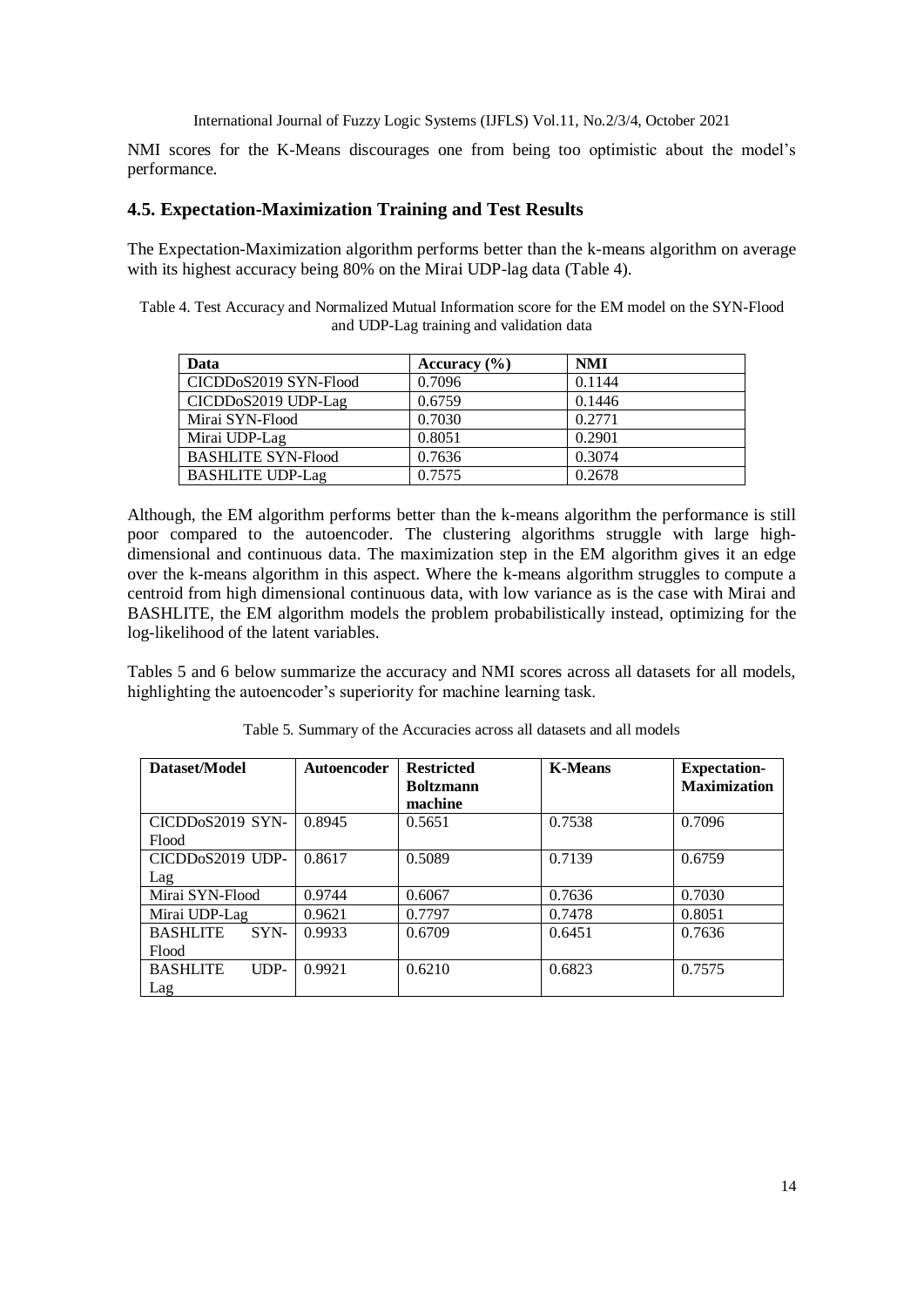| Dataset/Model            | <b>Autoencoder</b> | <b>Restricted</b><br><b>Boltzmann</b> | <b>K-Means</b> | <b>Expectation-</b><br><b>Maximization</b> |
|--------------------------|--------------------|---------------------------------------|----------------|--------------------------------------------|
|                          |                    | machine                               |                |                                            |
| CICDD <sub>0</sub> S2019 | 0.5363             | 0.1919                                | 0.1949         | 0.1144                                     |
| SYN-Flood                |                    |                                       |                |                                            |
| CICDDoS2019              | 0.4216             | 0.1103                                | 0.1427         | 0.1446                                     |
| $UDP-Lag$                |                    |                                       |                |                                            |
| Mirai SYN-Flood          | 0.6211             | 0.1639                                | 0.0912         | 0.2771                                     |
| Mirai UDP-Lag            | 0.5733             | 0.3895                                | 0.1387         | 0.2901                                     |
| <b>BASHLITE SYN-</b>     | 0.9927             | 0.2506                                | 0.1059         | 0.3074                                     |
| Flood                    |                    |                                       |                |                                            |
| <b>BASHLITE UDP-</b>     | 0.9822             | 0.1007                                | 0.1306         | 0.2678                                     |
| Lag                      |                    |                                       |                |                                            |

Table 6. Summary of the Normalized Mutual Information score across all datasets and all models.

## **5. CONCLUSIONS**

The unsupervised machine learning models have been developed and trained on both SYN-Flood and UDP-Lag DDOS datasets. The training and test results both show that the deep learning autoencoder model performs better in the classification of incoming packets as suspicious or benign. Over the past decade, deep learning algorithms have established themselves as the stateof-the-art machine learning algorithms. Our results show that in the unsupervised machine learning space, the deep learning algorithm also outperforms traditional clustering algorithms such as the K-Means and Expectation-Maximization algorithm as well as other generative deep learning models such as the Restricted Boltzmann machine. However, when comparing unsupervised machine learning algorithms, one must be careful to formalize the performance evaluation problem properly. The project shows that it is possible to frame the autoencoder model as a classification algorithm using the value of the reconstruction error and that it is possible to apply this formulation efficiently to difficult problem domains such as network packet analysis. Once proper formulations are established, the accuracy score can then be used to evaluate both models fairly. Although the autoencoder model is clearly the superior model, the DDOS-Detection class we developed provides methods that allow one to perform network packet classification using either the autoencoder model or the Expectation-Maximization model. The simulation results show that the DDOS-Detection tool built around these models can achieve a net accuracy of as high as 99%. Future studies should aim to replicate results in a larger system to detect compromised end-points and also ensure that algorithms are current by possible retraining approaches to handle abnormalities in network performance.

## **REFERENCES**

- [1] Shirazi, "Evaluation of anomaly detection techniques for scada communication resilience," IEEEResilienceWeek, 2016.
- [2] N. Mirai, "mirai-botnet," 2016. [Online]. Available: https://www.cyber.nj.gov/threatprofiles/botnetvariants/mirai-botnet . [Accessed 31 December 2019].
- [3] H. Zhou, B. Liu and D. Wang, "Design and research of urban intelligent transportation system based on the Internet of Things," Internet of Things, pp. 572-580, 2012.
- [4] S. Lim, S. Yang and Y. Kim, "Controller scheduling for continued SDN operation under DDoS attacks," Electronic Letter, pp. 1259-1261, 2015.
- [5] A. Buczak and E. Guven, "A survey of data mining and machine learning methods for cyber security intrusion detection," IEEE Communications Surveys & Tutorials, vol. 18.2, 2016.
- [6] P. Baldi, "Autoencoders, Unsupervised Learning, and Deep Architectures," Proceedings of ICML workshop on unsupervised and transfer learning, 2012.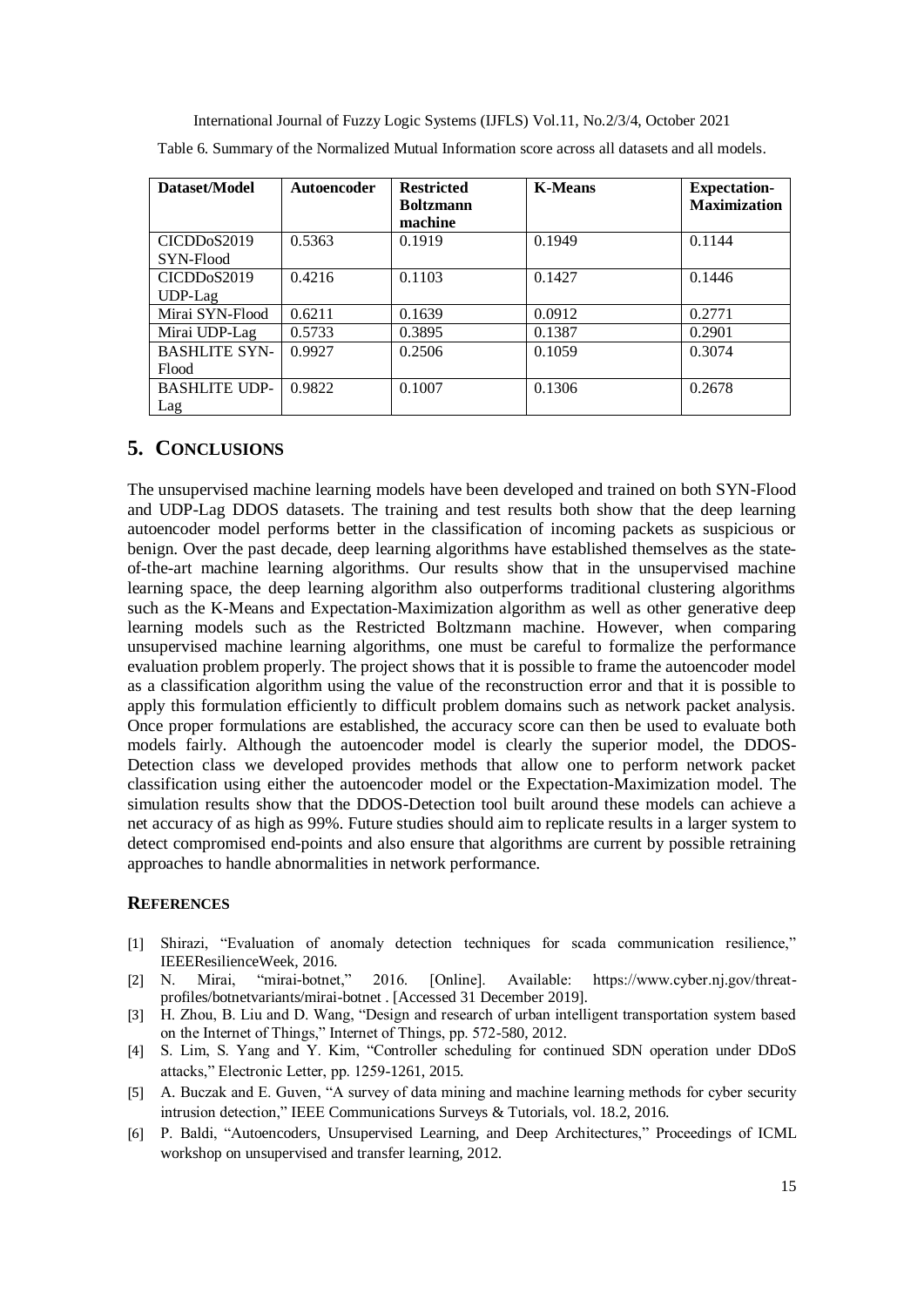- [7] R. Doshi, N. Apthorpe and N. Feamster, "Machine Learning DDoS Detection for Consumer Internet of Things Devices," IEEE Deep Learning and Security Workshop, 2018.
- [8] Q. Yan, F. Yu and Q. Gong, "Sotware defined network in and Distributed denial of service attacks in cloud computing environments," IEEE Communications Survey & Tutorial, no. 18, pp. 602-622, 2016.
- [9] N. Z. Bawany, J. A. Shamsi and K. Salah, "DDoS Attack Detection and Mitigation Using SDN," Arabian Journal for Science & Engineering, no. 2, pp. 1-19, 2017.
- [10] B. Kang and H. Choo, "An SDN-enhanced load-balancing technique in the cloud system[J].," Journal of Supercomputing, pp. 1-24, 2016.
- [11] O. Osanaiye and D. M. Choo, "Distributed denial of service (DDOS) resilence in cloud," Journal of Network & Computer Applications, pp. 147-165, 2016.
- [12] H. Luo, Z. Chen and J. Li, "Preventing Distributed Denial-of-Service Flooding Attacks With Dynamic Path Identifiers[J]," IEEE Transactions on Information Forensics & Security, pp. 1801- 1815, 2017.
- [13] U. Dick and T. Scheffer, "Learning to control a structured-prediction decoder for detection of HTTPlayer DDOS attackers," in Machine Learning, 2016, pp. 1-26.
- [14] Z. Gao and N. Ansari, "Differentiating Malicious DDoS Attack Traffic from Normal TCP Flows by Proactive Tests[J]," Communications Letters IEEE, pp. 793-795, 2006.
- [15] K. Borisenko, A. Rukavitsyn and A. Gurtov, "Detecting the Origin of DDoS Attacks in OpenStack Cloud Platform Using Data Mining Techniques[M]// Internet of Things," Smart Spaces, and Next Generation Networks and Systems, 2016.
- [16] N. Hoque, D. Bhattacharyya and J. Kalita, "Botnet in DDoS Attacks: Trends and Challenges[J]," IEEE Communications Surveys & Tutorials, pp. 1-1, 2015.
- [17] A. Saeed, R. E. Overill and T. Radzik, "Detection of known and unknown DDOS attacks using Artificial Neural Networks," Neurocomputing, pp. 385-393, 2016.
- [18] S. Ramanauskaite, N. Goranin and A. Cenys, "Modelling influence of Botnet features on effectiveness of DDoS attacks[J]," Security & Communication Networks, pp. 2090-2101, 2015.
- [19] C. Buragohain, M. J. Kaita, S. Singh and D. K. Bhattacharyya, "Anomaly based DDoS attack detection," International Journal of Computer Applications, pp. 35-40, 2015.
- [20] A. Aggarwal and A. Gupta, "Survey on data mining and IP traceback technique in DDos attack," International Journal of Engineering and computer science, vol. 4(6), pp. 12595-12598, 2015.
- [21] G. Nadiammai and M. Hemalatha, "Effective approach towards intrusion detection system using data mining technique," Egyptian Informatics Journal, vol. 15(1), pp. 37-50, 2014.
- [22] Y. A. Mahmood, "Autoencoder-based feature learning for cybersecurity applications," International Joint Conference on Neural Networks(IJCNN), 2017.
- [23] S. Yadav and S. Subramanian, "Detection of Application Layer DDoS attack by feature learning using Stacked AutoEncoder," International Conference on Computational Techniques inInformation and Communication Technologies(ICCTICT), 2016.
- [24] A. Fischer and C. Igel, "An introduction to restricted Boltzmann machines. In Iberoamerican congress on pattern recognition," Springer, Berlin, Heidelberg, pp. 14-36, 2012.
- [25] V. G. Ryzin and G. Vulcano, "An expectation maximization method to estimate a rank-based," 2017.
- [26] D. Ferreiraetal, "Extreme Dimensionality Reduction for Network Attack Visualization with Autoencoders," International Joint Conference on Neural Networks (IJCNN), 2019.
- [27] Sharafaldin, A. H. Lashkari, S. Hakak and A. Ghorbani, "Developing Realistic Distributed Denial of Service (DDoS) Attack Dataset and Taxonomy," International camahan conference on security (ICCST). IEEE, pp. 1-8, 2019.
- [28] Y. Meidan, M. Bohadana, Y. Mathov, Y. Mirsky and Shabtai, "Network based detection of iot botnet attacks using deep autoencoders," IEEE Pervasive Computing, pp. 12-22, 17(3).
- [29] C. Elkan, "Using the triangle inequality to accelerate k-means," ICML-03, pp. 147-153, 2003.